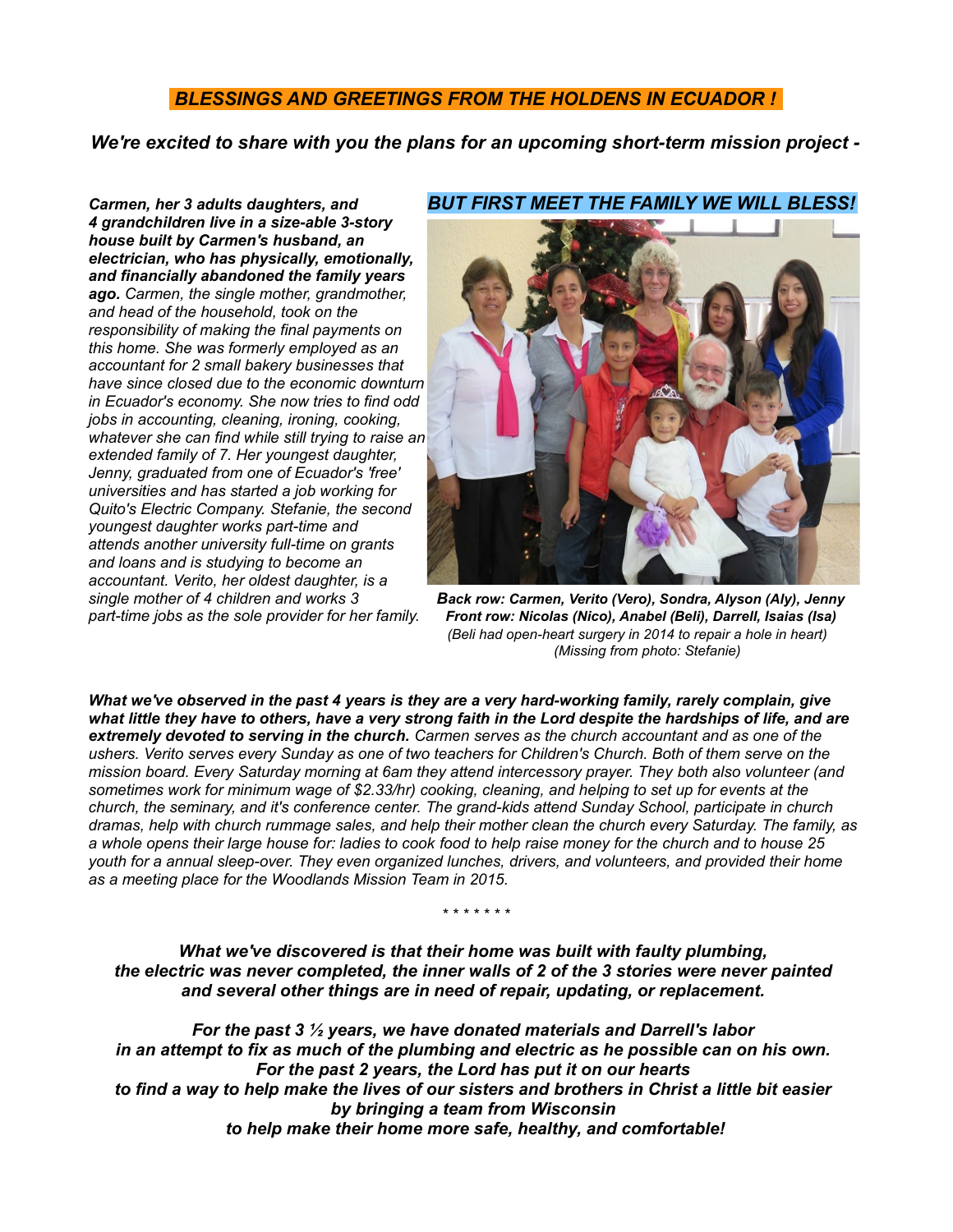## *CHANGO-TAIPE FAMILY PROJECT 2019*

*\* Community Church of Stevens Point will be sending a team of volunteers early 2019 to work on this project. Between the manpower they will supply and the manpower we have access to in Ecuador, we should have a team of 10-20 people.*

*\* We will be hosting the team and project. Pete Emery (of Extreme Response, a partner ministry of Reach Beyond), will manage the logistics, supervise the team, and train them in the skills needed.* 

# *WHAT IS NEEDED IN THE NEXT 90 DAYS (before Oct 30) IS MORE FINANCIAL SUPPORT FOR THE MATERIALS NEEDED - AND YOUR PRAYERS !*

## *PHASE 1: TOTAL REPLACEMENT OF 3 STORIES OF FAULTY PLUMBING, REPAIR VENTILATION SHAFT, REMEDY LEAK/MOLD ISSUES, REPLACE BROKEN WINDOW = \$4,121.25*

*CRUCIAL to the family's health, safety, well-being, and vitally necessary to avoid permanent damage to the home. Balance still needed : \$211.13*

### *PHASE 2: ELECTRIC UPDATES AND REPAIRS = \$691.50*

*VERY IMPORTANT to the family's health, safety, well-being, and the ability to function better in their home. Balance still needed: \$691.50*

#### *PHASE 3: GET ALL BATHROOMS IN WORKING ORDER AND OTHER MISC REPAIRS = \$1,270.00*

*IMPORTANT to the family's ability to function better in their home and to serve their church more easily when church activities take place in their home. Balance still needed: \$1,270.00*

#### *Additional Blessings for Entire Family:*

*Curtain rods and curtains for various rooms in house (many windows have none): \$500 Area rug for living room: \$250 Sturdy welcome mats, 2 large dish racks, kitchen towels/pot holders, Pyrex containers, Tupperware: \$250 Microwave: \$250 Futon with bunk and mattresses (for 3 children now sleeping on pieces of soft foam on a bed frame): \$500 1 year's supply of quality vitamins for the single mom and 3 youngest children: \$250 Cushions for various pieces of furniture (that have none): \$250*

#### *Additional Blessings for Head of the Household:*

*New Pillows for Her Bed: \$50 New Bedspread for Her Bed: \$75 New Set of Sheets/Pillow Cases her Her Bed: \$50 Lamp/Pole Lamp for Her Bedroom: \$50 Throw Rug for Her Bedroom: \$25 Lock for Door of Her Bedroom: \$25 Multi-Frame for Family Photos Taken/Developed plus Christian Wall Art: \$75*